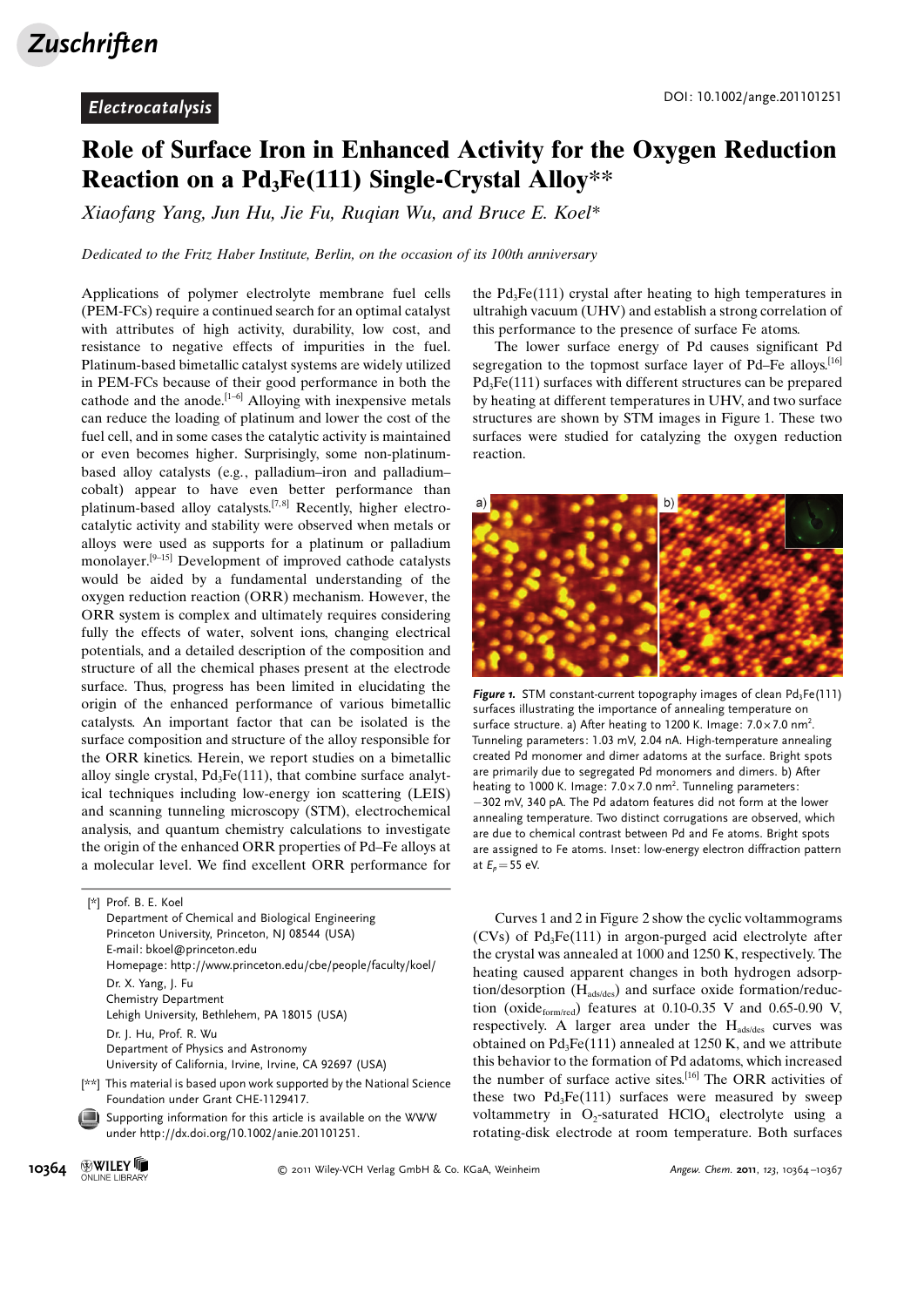

Figure 2. Voltammetric curves for four different  $Pd_3Fe(111)$  surfaces at 300 K in an Ar-purged 0.1 m  $HClO<sub>4</sub>$  solution. The sweep rate was 20 mVs $^{-1}$ . 1) Pd $_3$ Fe(111), 1000 K, 2) Pd $_3$ Fe(111), 1250 K, 3) Pd ML/  $Pd_3Fe(111), 4$ ) sputtered  $Pd_3Fe(111).$ 

were found to be highly active in the ORR with only a small difference. This result indicates that the surface structure of Pd is not the determining factor in controlling the alloy catalytic activity. Pd adatoms may not be stable in acid solution and so dissolve or be transferred to islands or defects. We noted that both alloy surfaces have similar amounts of surface Fe (ca. 10%), so we proposed that this surface Fe plays an important role in the ORR kinetics.

To examine the effect of surface Fe, two other Pd–Fe surfaces were prepared in UHV, one containing a higher Fe concentration of 25% and one that was free of Fe, denoted as sputtered  $Pd_3Fe(111)$  and Pd ML/Pd<sub>3</sub>Fe(111), respectively. LEIS for all Pd–Fe surfaces before and after electrochemical measurements are shown in Figure 3. The surfaces with 25% Fe were not stable in the electrochemical environment, and surface Fe was dissolved slowly in the electrolyte during polarization scanning. However, no substantial change was



Figure 3. LEIS spectra for Pd<sub>3</sub>Fe(111) surfaces. a) Before ORR. b) After ORR. LEIS conditions: 1.6 keV He<sup>+</sup>, 3.0 nA. ORR conditions: 15 polarization scans between 0 to 1000 mV in an  $O_2$ -purged 0.1 m HClO<sub>4</sub> solution. 1) Pd<sub>3</sub>Fe(111), 1000 K, 2) Pd<sub>3</sub>Fe(111), 1250 K, 3) Pd ML/ Pd<sub>2</sub>Fe(111), 4) sputtered Pd<sub>2</sub>Fe(111).

detected in surface Fe concentration after electrochemical measurements for the annealed  $Pd_3Fe(111)$  surfaces with 10% or less surface Fe. (See Figures S1 and S2 in Supporting Information regarding surface Fe concentrations.) Therefore, surface geometry and composition has an important effect on the stability of surface Fe. As shown in Figure 2, which gives the CVs for all Pd–Fe surfaces in  $O_2$ -free electrolyte, the large increase of the  $H_{ads/des}$  peaks in curve 4 is due to H adsorption/ desorption from the near surface layers after depletion of surface Fe. Increases in the onset potentials for surface  $oxide_{form/red}$  and decreases in the onset potentials for  $H_{ads/des}$ were observed for all of the annealed Pd<sub>3</sub>Fe(111) surfaces.

ORR polarization curves for Pd–Fe surfaces are plotted and compared to  $Pd(111)$  and  $Pf(111)$  in Figure 4. The corresponding ORR kinetic parameters are given in Supporting Information Table S1. Mechanically polished Pd(111) (not shown) had the worst ORR activity, similar to that of the polished  $Pd_3Fe(111)$  surface.<sup>[10]</sup> Slight improvement was observed for sputtered  $Pd_3Fe(111)$ . Apparently, pure  $Pd(111)$ or rough  $Pd_3Fe(111)$  surfaces are not good ORR catalysts. However, the formation of a Pd monolayer, denoted as Pd  $ML/Pd_3Fe(111)$ , significantly increased the ORR activity to a level of performance comparable to Pt(111), which is consistent with the report by Adzic et al. $[10]$  Interestingly, the highest ORR activity was obtained on the  $Pd_3Fe(111)$ surface that had been heated to 1250 K. This surface had a  $E_{1/2}$ value  $27 \text{ mV}$  more positive than Pd ML/Pd<sub>3</sub>Fe(111) and 62 mV more positive than Pd(111). The kinetic current density for the  $Pd_3Fe(111)$  alloy annealed at 1250 K is two to three times larger than that from Pd  $ML/Pd_3Fe(111)$  and five to eight times larger than that for annealed Pd(111) in the potential range of 0.80–0.90 V. Detailed analysis of all oxygen polarization curves are supplied in the Supporting Information Figures S4–S7. Our study strongly indicates that an optimal surface concentration of approximately 10% Fe is needed to have high ORR activity.

First-principles calculations based on density functional theory (DFT) were performed to explore  $O<sub>2</sub>$  adsorption and reaction on two different Pd–Fe surfaces. One was a Pd ML/



Figure 4. ORR polarization curves for several  $Pd_3Fe(111)$ ,  $Pd(111)$ , and Pt(111) surfaces. Polarization curves were obtained at 300 K in an  $O_2$ -purged 0.1 m HClO<sub>4</sub> solution with a sweep rate of 20 mVs<sup>-1</sup> and rotation rate of 900 rpm. 1)  $Pd(111)$ , 2) sputtered  $Pd_3Fe(111)$ , 3) Pt(111), 4) Pd ML/Pd<sub>3</sub>Fe(111), 5) annealed Pd<sub>3</sub>Fe(111). Inset: Kinetic current at 0.9 V.

Angew. Chem. 2011, 123, 10364-10367

2011 Wiley-VCH Verlag GmbH & Co. KGaA, Weinheim [www.angewandte.de](http://www.angewandte.de) 10365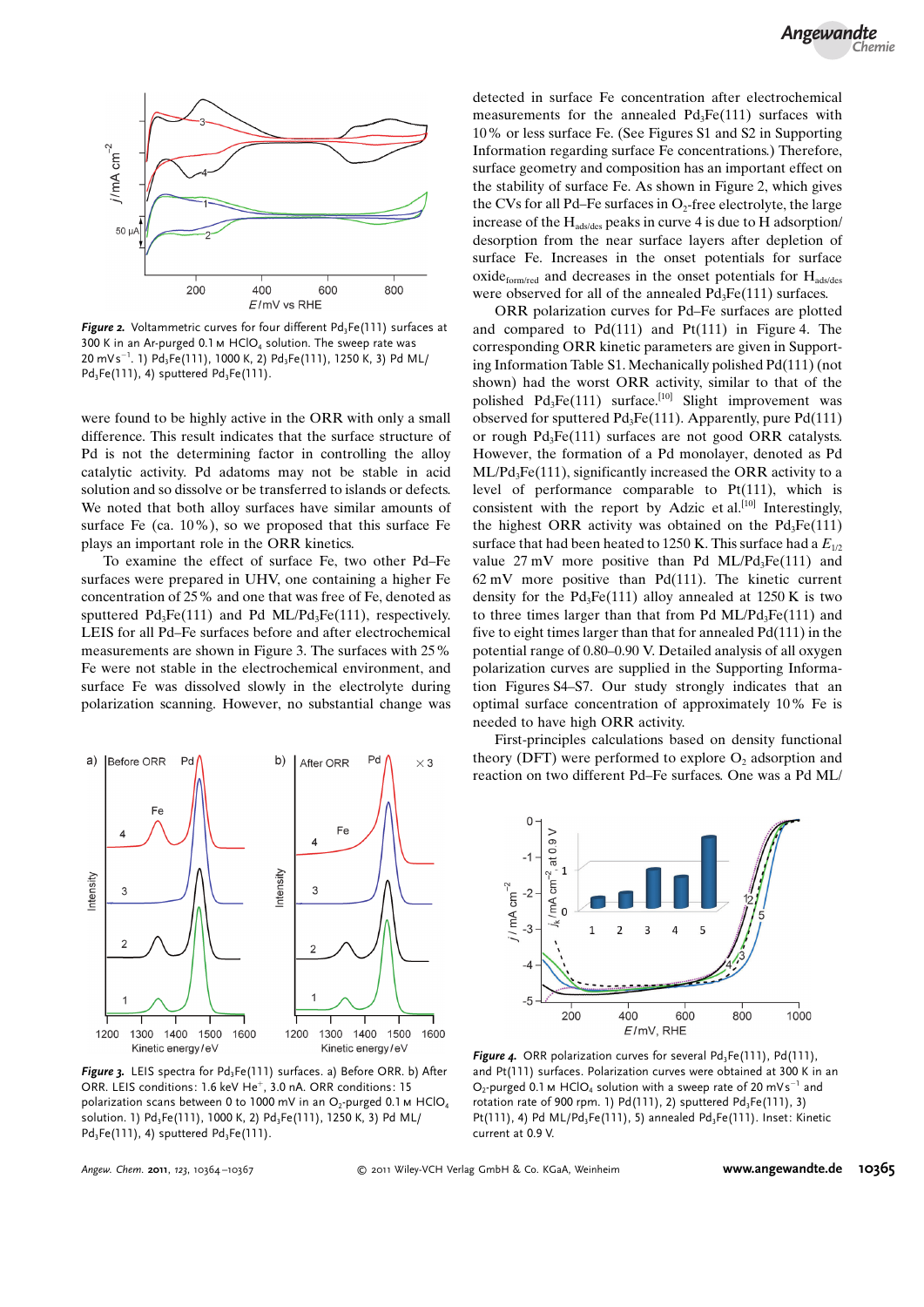## **Zuschriften**

 $Pd_3Fe(111)$  (surface I) and the other was a  $Pd_3Fe(111)$  alloy with a low Fe concentration of 6.25% at the surface (surface II). Details of DFT calculations are provided in the Supporting Information. The adsorption energies of  $O_2$ molecules on surface I and surface II are 0.74 and 1.24 eV, respectively. These results reflect a stronger interaction between Fe and  $O_2$ , than between Pd and  $O_2$ , which benefits the first electron and proton transfer,  $M$ – $O_2 + H^+ + e^- \rightarrow M$ – OOH (where M is the reaction site), a possible ratedetermining step.<sup>[17]</sup> The dissociation of  $O_2$  on surface II is much easier than on surface I, with an energy barrier of 0.28 eV compared to 1.02 eV from the energy profiles plotted in Figure 5. This result clearly indicates the great benefit of having surface Fe for oxygen dissociation, consistent with our experimental observations.

There is still considerable controversy about the detailed reaction mechanism in ORR, but it has been agreed that the rate-determining step in ORR is either molecular oxygen dissociation, first electron and proton transfer, or removal of surface oxygen ad-species.<sup>[18]</sup> It has been recognized that the Pd monolayer on Pd<sub>3</sub>Fe(111) has different electronic properties from pure Pd, which causes a large difference in ORR activity between these two surfaces. The Pd monolayer on  $Pd_3Fe(111)$  has a d-band center shifted down by 0.25 eV compared to Pd(111), which significantly lowers the binding energy of O and OH to the surface and thus improves the removal of O and OH by protonation.[7] The presence of 10% randomly distributed surface Fe on the high-temperature annealed  $Pd_3Fe(111)$  causes inhomogeneity in both surface structure and composition, which makes it difficult to explain the catalytic activity simply by the d-band shifting. Because of the small amount of Fe and large amount of Pd on the  $Pd_3Fe(111)$  surface, it is possible that a synergistic effect exists to take advantage of the capability of Fe sites for strong oxygen adsorption/dissociation and the capability of the Pd layer for fast removal of oxygen species by protonation. This process requires the spillover of oxygen species from Fe sites to Pd sites, and it would be strongly affected by the diffusion barriers of oxygen species over the surface. Our calculations (Figure 5) show that after  $O_2$  dissociation at the Fe site, one O



Figure 5. a,b) Top views of the  $O_2$  adsorption configuration (a) and  $O_2$ dissociation configuration (b) on surface II. Large, medium, and small spots denote Pd, Fe, and O atoms, respectively. Arrows indicate the diffusion pathways of O1 and O2. c) Energy profiles for dissociation of O<sub>2</sub> ( $\bullet$  surface I,  $\bullet$  surface II) and diffusion of O1 ( $\bullet$ ) and O2 ( $\bullet$ ).

atom can diffuse easily across areas with pure Pd (represented by the diffusion of O1) with a small energy barrier of 0.25 eV. In contrast, the barrier for the second O atom to diffuse away from the Fe atom (represented by the diffusion of O2) is as high as 1.25 eV. This high barrier may result in irreversible adsorption of an oxygen atom to the Fe site, causing siteblocking of further reactions. Intriguingly, this pre-adsorbed O atom does not hinder further  $O<sub>2</sub>$  dissociation at the corresponding Fe site at all, and the energy barrier is 0.40 eV. Furthermore, the follow-up O diffusion out of the surface Fe region is significantly promoted, with the energy barrier decreasing from 1.25 to 0.75 eV (Supporting Information, Figure S8). Therefore, partial covering of O atoms near surface Fe not only preserves high activity of  $O_2$  dissociation but also enhances the O atom diffusion near surface Fe. This feature could balance the  $O_2$  dissociation and O diffusion, so that the ORR process continues dynamically at a high rate.

A better understanding of the ORR mechanism at this surface requires more detailed modeling of the many possible reaction pathways, which is very complicated and beyond the scope of this Communication. However, we believe that presence of active metal elements that significantly enhance molecular oxygen adsorption and dissociation and Pd surface segregation that lowers the O binding energy to the surface are important factors that influence ORR kinetics on Pdbased alloys. Furthermore, this study suggests a possible oxygen spillover mechanism between different elements at the binary alloy surface.<sup>[19]</sup> It should be worth studying the enhanced ORR performance considering this mechanism for other alloy electrocatalytic systems, such as Pt/Pd, Pt/Ir, and so forth.

In summary, we have prepared a  $Pd_3Fe(111)$  alloy single crystal in UHV with different surface compositions and morphologies and investigated the performance of these surfaces as cathode catalysts. We observed a strong correlation of the electrocatalytic activity with the surface Fe concentration, with the highest performance at approximately  $10\%$  Fe. The Pd<sub>3</sub>Fe $(111)$  surfaces prepared by high-temperature heating in UHV were found to be five to eight times more active than Pd(111) and twice as active as Pt(111). This study not only demonstrates Pd–Fe to be a possible candidate to replace Pt as the cathode electrocatalyst but also points out the important role of small amounts of active elements in non-Pt alloy electrocatalysts. The presence of surface Fe atoms largely impacts both  $O_2$  adsorption and  $O_2$  dissociation, which are important, perhaps rate-determining, steps in ORR. We are aware that the long-term stability of active-metalmodified alloys is questionable and should be evaluated by a different study.

Received: February 18, 2011 Revised: August 10, 2011 Published online: September 22, 2011

**Keywords:** alloys  $\cdot$  density functional calculations  $\cdot$  electrocatalysis  $\cdot$  oxygen reduction reaction  $\cdot$  surface chemistry

## 10366 [www.angewandte.de](http://www.angewandte.de)